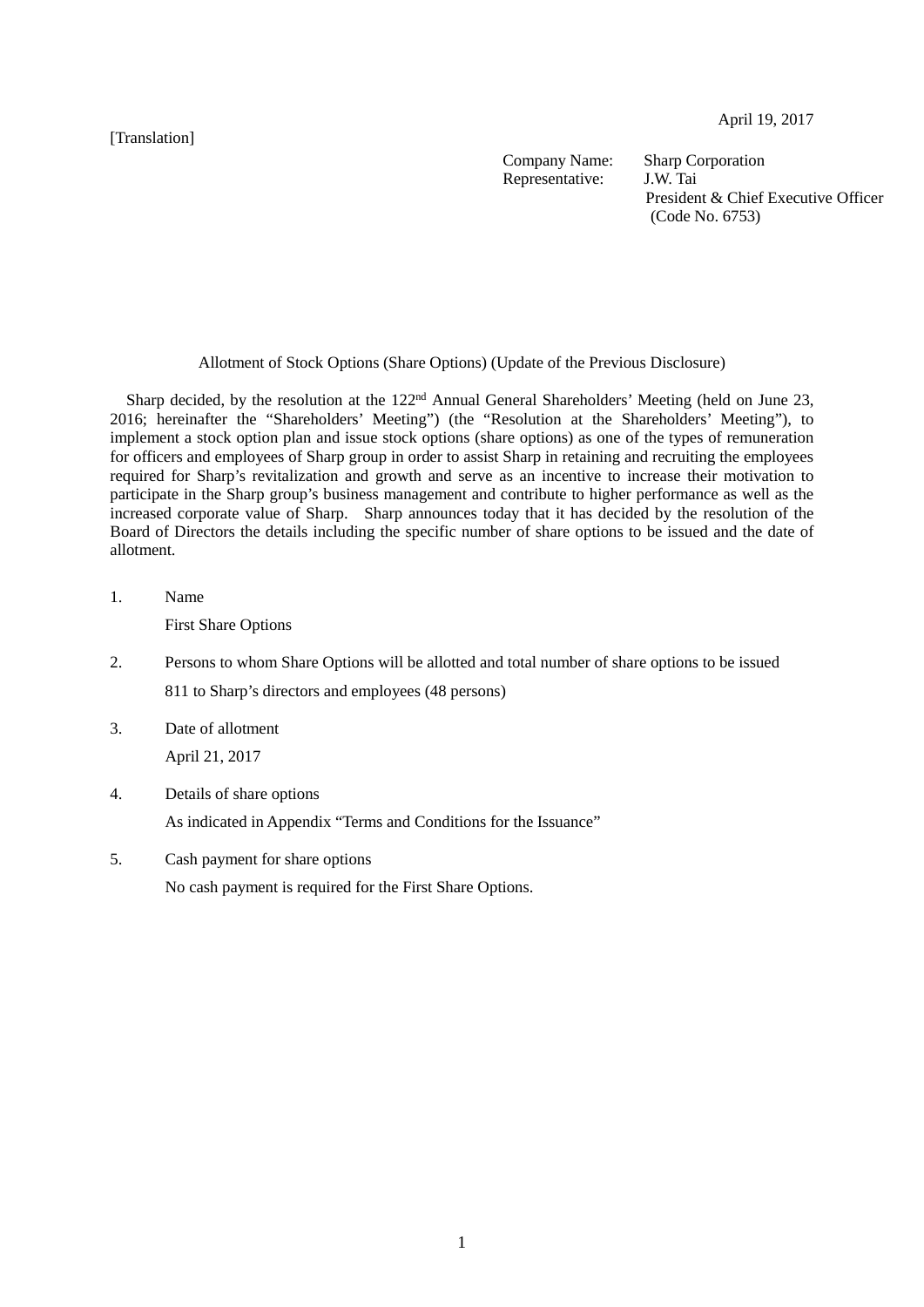Appendix Terms and Conditions for the Issuance

1. Name of share options

The name of share options shall be the "First Share Options."

- 2. Details of share options
- (1) Class and number of shares to be issued upon the exercise of the share options

The class of shares to be issued upon the exercise of the share options shall be the common stock of Sharp, and the number of shares to be issued for each share option shall be 1,000 shares.

If Sharp splits its common stock (including allotment of its common stock without compensation; hereinafter the same shall apply) or consolidates its common stock, the number of shares to be issued upon the exercise of the share options shall be adjusted in accordance with the following formula; provided that such adjustment shall be made to those that remain unexercised at the time of such adjustment, and any fraction less than one share arising as a result of such adjustment shall be rounded down.

| Number of shares after |  | Number of shares before adjustment | Ratio of split or |
|------------------------|--|------------------------------------|-------------------|
| adjustment             |  |                                    | consolidation     |

If Sharp conducts a merger, company split, share exchange, share transfer or the like that makes it necessary to adjust the number of shares, the number of shares shall be adjusted within a reasonable range, taking into account the conditions of the merger, company split, share exchange, share transfer or the like.

(2) Value of assets to be contributed upon the exercise of the share options

The value of assets to be contributed upon the exercise of each share option shall be the value per share to be issued by the exercise of each share option (the "Exercise Value") multiplied by the number of shares to be issued upon the exercise of one unit of the share options.

The Exercise Value shall be 390 yen or the closing price on the date of allotment (if no closing price is available on such day, then the closing price on the trading day immediately preceding such day), whichever is higher.

If Sharp splits its common stock or consolidates its common stock after the issuance of the share options, the Exercise Value shall be adjusted in accordance with the following formula, and any fraction less than one yen arising as a result of such adjustment shall be rounded up.

Exercise Value after adjustment = Exercise Value before adjustment  $\times$ 

Ratio of stock split or

1

stock consolidation

If the shares to be offered are issued at a below-market price (including issuance of shares by allotment of shares without contribution and delivery of treasury shares, but excluding exercise of share options (including bonds with share options) and conversion of securities convertible into common stock of Sharp), the Exercise Value shall be adjusted in accordance with the following formula, and any fraction less than one yen arising as a result of such adjustment shall be rounded up.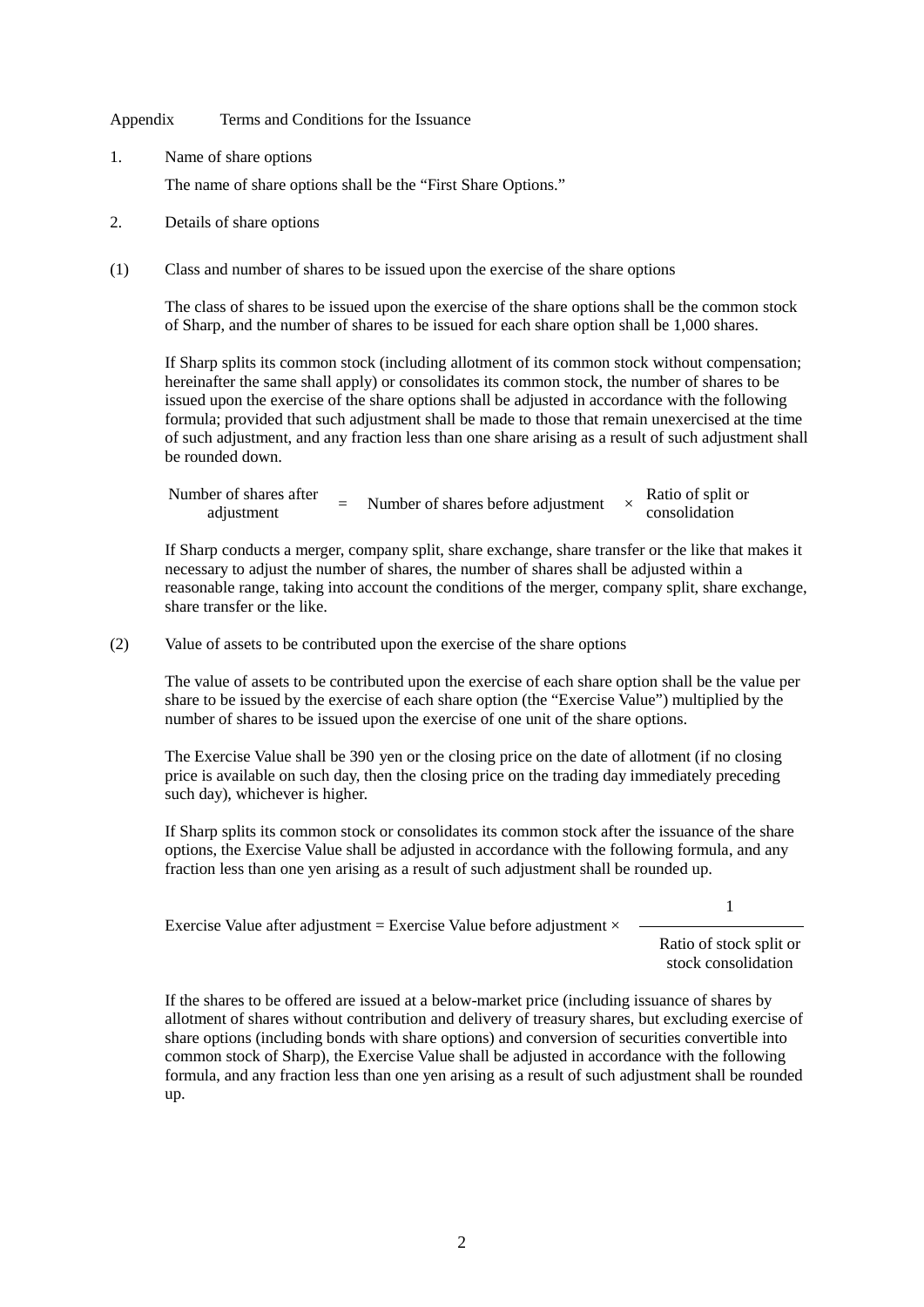| <b>Exercise Value</b><br>after adjustment | <b>Exercise Value</b><br>before adjustment | Number of shares<br>already issued |  |                                 | Number of shares<br>newly issued |  | Amount paid<br>in per share      |
|-------------------------------------------|--------------------------------------------|------------------------------------|--|---------------------------------|----------------------------------|--|----------------------------------|
|                                           |                                            |                                    |  | Stock price before new issuance |                                  |  |                                  |
|                                           |                                            | Number of shares already<br>issued |  |                                 |                                  |  | Number of shares newly<br>issued |

The "Number of shares already issued" in the above formula shall be the total number of issued shares of Sharp less the number of treasury shares held by Sharp. If Sharp disposes of treasury shares, the "Number of shares newly issued" and the "Stock price before new issuance" shall be respectively replaced to read as the "Number of treasury shares disposed of" and the "Stock price before disposal."

If Sharp conducts a merger, company split, share exchange, share transfer or the like that makes it necessary to adjust the Exercise Value, the Exercise Value shall be adjusted within a reasonable range, taking into account the conditions of the merger, company split, share exchange, share transfer or the like.

(3) Exercise period of share options

The exercise period shall be from the date on which two (2) years have passed from the date of allotment of the share options to the date on which seven (7) years have passed from the date of allotment. If the final day of the exercise period falls on a holiday of Sharp, the final day shall be the working day immediately preceding the final day.

- (4) Conditions, etc. for exercise of share options
	- (i) The holders of share options shall remain Directors, Executive Officers, Company Auditors or employees of Sharp or its subsidiaries or affiliates at the time of exercising share options; provided, however, that exceptional treatment may be allowed in this regard in writing by the Board of Directors of Sharp in consideration of the circumstances.
	- (ii) If an allotment of share options consists of more than 50 units, share options may be exercised by the holder of share options, in whole or in part, according to the following categories.

i) The entire allotment of share options shall not be exercised prior to the date on which two (2) years have passed from the date of allotment.

ii) 50% of the allotment of share options or 50 units of share options, whichever is larger, may be exercised from the date on which two (2) years have passed from the date of allotment to the date prior to the date on which three (3) years have passed from the date of allotment (if a fraction less than one unit arises in the number of exercisable share options, such fraction shall be rounded down).

iii) 80% of the allotment of share options or 50 units of share options, whichever is larger, may be exercised from the date on which three (3) years have passed from the date of allotment to the date prior to the date on which four (4) years have passed from the date of allotment (if a fraction less than one unit arises in the number of exercisable share options, such fraction shall be rounded down).

iv) The entire allotment of share options may be exercised from the date on which four (4) years have passed from the date of allotment to the date on which seven (7) years have passed from the date of allotment.

(iii) Share options shall not be inherited; provided, however, that exceptional treatment may be allowed in this regard in writing by the Board of Directors in consideration of the circumstances.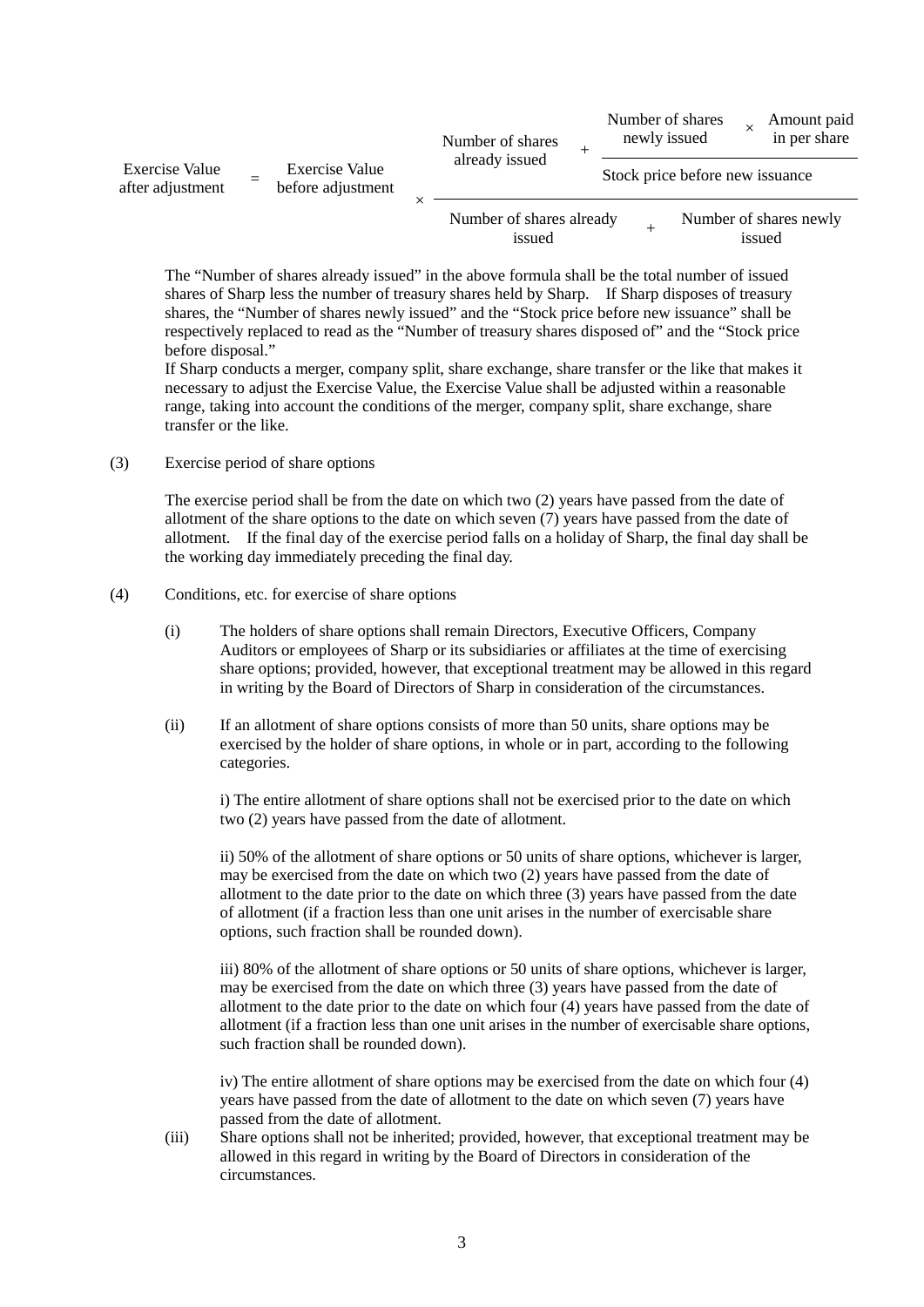- (iv) Share options shall not be offered for pledge or disposed of in any other way.
- (v) Share options may not be exercised if any of the following is applicable:

i) in the case where the holder of share options has been sentenced to imprisonment or a more severe penalty;

ii) in the case where the holder of share options has been dismissed or subject to any sanction of disciplinary dismissal under the rules of employment of Sharp;

iii) in the case where the holder of share options has resigned or retired (excluding the cases where the holder of share options assumes an office of the Director, Company Auditor or employee of Sharp or subsidiaries of Sharp immediately after the holder of share options resigned or retired); provided, however, that exceptional treatment may be allowed in this regard when Sharp's Board of Directors has approved the exercise of share options in consideration of the circumstances;

iv) in the case where the holder of share options assumes an office of an officer or employee of a company that competes with Sharp (excluding the cases where the consent of Sharp in writing has been obtained in advance);

v) in the case where Sharp's Board of Directors has determined that the exercise of the share options is inappropriate including the case where the holder of share options has committed any act in violation of laws and regulations, Sharp's internal rules, or the stock option agreement to be entered into between Sharp and the holder of share options; or

vi) in the case where the holder of share options offers to waive all or part of the share options in writing in the form specified by Sharp.

- (5) Matters concerning increase in capital and capital reserve by issuing of shares upon exercise of share options
	- (i) Amount of increase in capital by issuing shares upon exercise of the share options shall be half of the upper limit of capital increase as calculated pursuant to the provisions of Article 17, Paragraph 1 of the Ordinance on Accounting of Companies, where any resultant fraction less than one yen shall be rounded up.
	- (ii) Amount of increase in capital reserve by issuing shares upon exercise of the share options shall be the upper limit of capital increase as described in (i) above less the amount of increase in capital set out therein.
- (6) Restriction on the acquisition of the share options by transfer

Any acquisition of the share options by transfer shall require an approval of the Board of Directors of Sharp by its resolution.

(7) Reasons and conditions for the acquisition of the share options

Sharp may acquire the share options on the date otherwise determined by the Board of Directors of Sharp without any compensation therefor in the following cases:

(i) In the case where a proposal of any merger agreement under which Sharp is dissolved, or any absorption-type company split (*kyushu-bunkatsu*) agreement or incorporation-type company split (*shinsetsu-bunkatsu*) plan in which Sharp will be a splitting company, or any share exchange agreement or share transfer plan in which Sharp will be a wholly owned subsidiary of another company is approved at a General Shareholders' Meeting of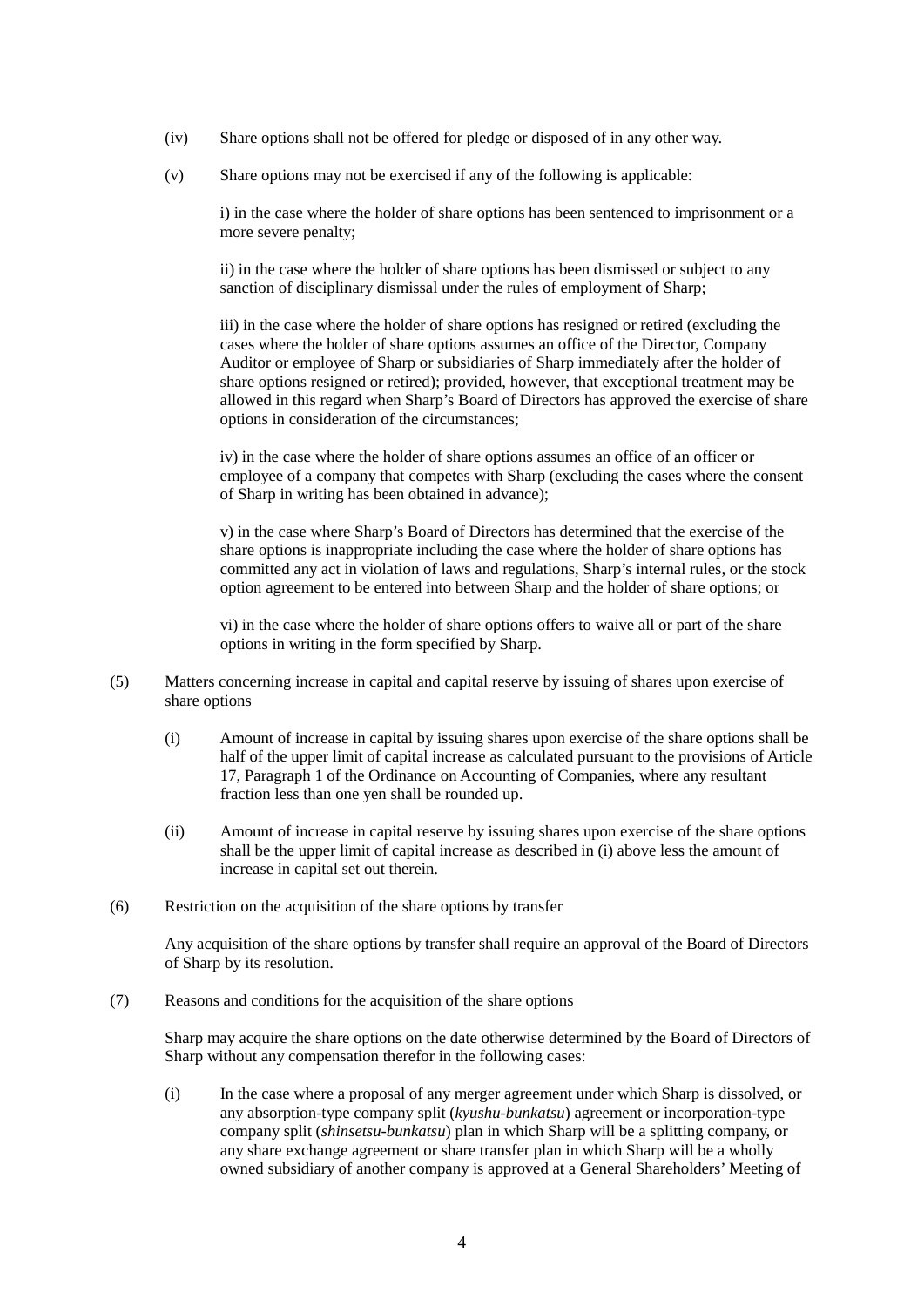Sharp (or by the Board of Directors for a company split that does not require the approval of the General Shareholders' Meeting);

- (ii) In the case where a holder of share options ceases to accommodate the conditions of 2. (4) above before exercising share options; or
- (iii) In the case where a holder of share options requests a waiver of share options.
- (8) Treatment of the share options in the case of organizational restructuring of Sharp

In the event Sharp merges (limited to cases where Sharp becomes a dissolving company), performs an absorption-type company split or an incorporation-type company split, or conducts a share exchange or a share transfer (hereinafter collectively "Organizational Restructuring"), share options of a corporation described in Article 236, Paragraph 1, Items 8 (a) through (e) of the Companies Act of Japan (hereinafter the "Restructured Company") shall be delivered under the following conditions to holders of share options remaining unexercised (hereinafter the "Remaining Share Options") at the time when Organizational Restructuring takes effect. In this case, the Remaining Share Options will lapse and the Restructured Company will issue new share options. However, the foregoing shall apply only to cases in which the delivery of share options of the Restructured Company according to the following conditions is stipulated in the merger agreement, the absorption-type company split agreement, the incorporation-type company split plan, the share exchange agreement or the share transfer plan.

(i) Number of share options of the Restructured Company to be delivered

The Restructured Company shall deliver share options, the number of which shall equal the number of the Remaining Share Options held by the holder of the Remaining Share Options.

(ii) Class of shares of the Restructured Company to be issued upon the exercise of share options

Shares of common stock of the Restructured Company.

(iii) Number of shares of the Restructured Company to be issued upon the exercise of share options

To be decided according to 2. (1) above after taking into consideration the conditions, etc. of the Organizational Restructuring.

(iv) Value of the assets to be contributed upon the exercise of share options

The value of the assets to be contributed upon the exercise of each share options shall be decided according to 2. (2) above after taking into consideration the conditions, etc. of the Organizational Restructuring.

(v) Exercise period of share options

Starting from the later of either the first date of the exercise period of the share options as stipulated in 2. (3) above, or the date on which the Organizational Restructuring becomes effective and ending on the expiration date for the exercise of the share options as stipulated in 2. (3) above.

(vi) Matters concerning increase in capital and capital reserve to be increased by issuing of shares by the Restructured Company upon the exercise of the share options

To be determined in accordance with 2. (5) above.